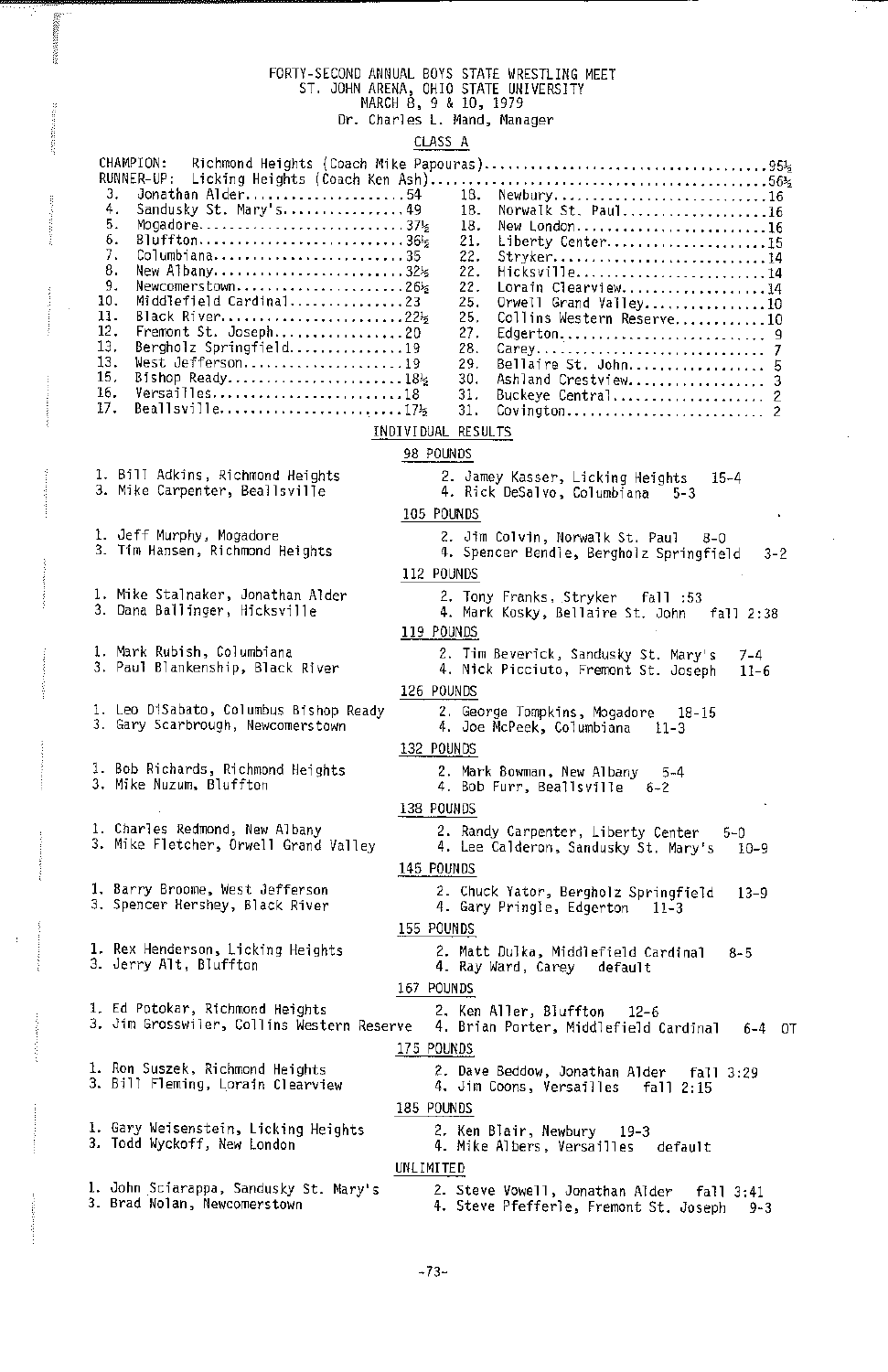CLASS AA

 $-1$ 

| Akron Coventry (Coach Dale Huston)<br>CHAMPION:<br>RUNNER-UP :<br>32.<br>Genoa13<br>3.<br>Beachwood63<br>34.<br>Carlisle11<br>4.<br>Oregon Cardinal Stritch50%<br>5.<br>34.<br>Minerva11<br>Huron46 <sup>1</sup> 2<br>Hannibal River1012<br>6.<br>36.<br>Columbus St. Francis de Sales431/2<br>Miami East10<br>37.<br>7.<br>Aurora42½<br>Martins Ferry 9<br>8.<br>38.<br>0ak Harbor37<br>38.<br>9.<br>Peninsula Woodridge 9<br>Loveland Hurst35<br>10.<br>40.<br>Norwalk 8<br>Eaton,,,,,,,,,,,,,,,,,,,,,,,,,,,,,,,,,<br>11.<br>40.<br>Marysville 8<br>12.<br>Goshen28<br>40.<br>Toronto 8<br>Beloit West Branch26%<br>43.<br>Bridgeport<br>13.<br>Streetsboro26<br>14.<br>43.<br>Perry<br>St. Paris Graham26<br>14.<br>45.<br>Bethel-Tate<br>Uniontown Lake25½<br>45.<br>Lorain Brookside<br>16.<br>Akron Archbishop Hoban23<br>47.<br>17.<br>Wauseon<br>Akron St. Vincent-St. Mary2212<br>48.<br>Pickerington<br>18.<br>48.<br>19.<br>Lisbon Beaver22<br>Swanton<br>Ottawa-Glandorf<br>Akron South20<br>20.<br>50.<br>Navarre Fairless20<br>20.<br>50.<br>Claymont<br>St. Clairsville19<br>Holland Springfield<br>22.<br>52.<br>23.<br>Olmsted Falls184<br>53.<br>Archbold<br>23.<br>53.<br>Bellbrook<br>Belpre18<br>Cincinnati Reading<br>25.<br>53.<br>Milan Edison16<br>26.<br>53.<br>Dayton Kiser 2<br>Richmond Jefferson Union16<br>26.<br>Elyria West 2<br>53.<br>0berlin16<br>New Concord John Glenn 2<br>26.<br>53.<br>Cincinnati Greenhills14 <sup>1</sup> 2<br>29.<br>Galion Northmor 2<br>53.<br>Cleveland Cathedral Latin14<br>30.<br>53.<br>Ontario 2<br>31.<br>Little Miami1314<br>South Point 2<br>53.<br>Columbus Bishop Hartley13<br>32.<br>53.<br>INDIVIDUAL RESULTS | 6<br>4 <sub>5</sub><br>$4\frac{1}{2}$<br>3<br>2<br>2<br>2 |  |  |  |  |
|-----------------------------------------------------------------------------------------------------------------------------------------------------------------------------------------------------------------------------------------------------------------------------------------------------------------------------------------------------------------------------------------------------------------------------------------------------------------------------------------------------------------------------------------------------------------------------------------------------------------------------------------------------------------------------------------------------------------------------------------------------------------------------------------------------------------------------------------------------------------------------------------------------------------------------------------------------------------------------------------------------------------------------------------------------------------------------------------------------------------------------------------------------------------------------------------------------------------------------------------------------------------------------------------------------------------------------------------------------------------------------------------------------------------------------------------------------------------------------------------------------------------------------------------------------------------------------------------------------------------------------------------------------------------------------------------|-----------------------------------------------------------|--|--|--|--|
| 98 POUNDS<br>1. Jim Jordan, St. Paris Graham<br>2. Scott Keil, Aurora<br>$5 - 4$                                                                                                                                                                                                                                                                                                                                                                                                                                                                                                                                                                                                                                                                                                                                                                                                                                                                                                                                                                                                                                                                                                                                                                                                                                                                                                                                                                                                                                                                                                                                                                                                        |                                                           |  |  |  |  |
| 3. Alex Quinones, Genoa<br>4. Richard Burton, Medina Highland<br>5-1<br>105 POUNDS                                                                                                                                                                                                                                                                                                                                                                                                                                                                                                                                                                                                                                                                                                                                                                                                                                                                                                                                                                                                                                                                                                                                                                                                                                                                                                                                                                                                                                                                                                                                                                                                      |                                                           |  |  |  |  |
| 1. David Sternberg, Beachwood<br>2. Kamington Whatley, Akron South<br>5-2<br>3. Mark Hoppel, Lisbon Beaver<br>4. Ray Hughes, Akron Coventry fall 1:26<br>112 POUNDS                                                                                                                                                                                                                                                                                                                                                                                                                                                                                                                                                                                                                                                                                                                                                                                                                                                                                                                                                                                                                                                                                                                                                                                                                                                                                                                                                                                                                                                                                                                     |                                                           |  |  |  |  |
| 1. Randy Jenkins, Aurora<br>2. Tom Weiss, Beachwood<br>OT ref. decision<br>3. Phil Weirich, Oak Harbor<br>4. Randy Cole, Uniontown Lake<br>7-2                                                                                                                                                                                                                                                                                                                                                                                                                                                                                                                                                                                                                                                                                                                                                                                                                                                                                                                                                                                                                                                                                                                                                                                                                                                                                                                                                                                                                                                                                                                                          |                                                           |  |  |  |  |
| 119 POUNDS<br>1. Mark Zimmer, Columbus DeSales<br>2. Scott Adams, Belpre<br>fall 2:45                                                                                                                                                                                                                                                                                                                                                                                                                                                                                                                                                                                                                                                                                                                                                                                                                                                                                                                                                                                                                                                                                                                                                                                                                                                                                                                                                                                                                                                                                                                                                                                                   |                                                           |  |  |  |  |
| 3. Stu Smylie, Beachwood<br>4. Rickey Cole, Uniontown Lake<br>7-5 OT                                                                                                                                                                                                                                                                                                                                                                                                                                                                                                                                                                                                                                                                                                                                                                                                                                                                                                                                                                                                                                                                                                                                                                                                                                                                                                                                                                                                                                                                                                                                                                                                                    |                                                           |  |  |  |  |
| 126 POUNDS<br>1. Pat Henderson, Columbus Watterson<br>2. Carl Johnson, Olmsted Falls<br>$13 - 5$                                                                                                                                                                                                                                                                                                                                                                                                                                                                                                                                                                                                                                                                                                                                                                                                                                                                                                                                                                                                                                                                                                                                                                                                                                                                                                                                                                                                                                                                                                                                                                                        |                                                           |  |  |  |  |
| 3. Bob Colatruglio, Huron<br>4. Doug Lindley, Eaton<br>$12 - 0$                                                                                                                                                                                                                                                                                                                                                                                                                                                                                                                                                                                                                                                                                                                                                                                                                                                                                                                                                                                                                                                                                                                                                                                                                                                                                                                                                                                                                                                                                                                                                                                                                         |                                                           |  |  |  |  |
| 132 POUNDS<br>1. Ralph Glover, Akron Coventry<br>2. Tim Timmons, Medina Highland<br>2-0 OT                                                                                                                                                                                                                                                                                                                                                                                                                                                                                                                                                                                                                                                                                                                                                                                                                                                                                                                                                                                                                                                                                                                                                                                                                                                                                                                                                                                                                                                                                                                                                                                              |                                                           |  |  |  |  |
| 3. Dick Zippert, Cleveland Cathedral Latin<br>4. Pete Agricola, Morrow Little Miami<br>$2 - 1$                                                                                                                                                                                                                                                                                                                                                                                                                                                                                                                                                                                                                                                                                                                                                                                                                                                                                                                                                                                                                                                                                                                                                                                                                                                                                                                                                                                                                                                                                                                                                                                          |                                                           |  |  |  |  |
| 138 POUNDS<br>1. Gus Kallai, Akron Coventry<br>2. Earl Reindel, Oregon Cardinal Stritch<br>3. Tony Munafo, Huron<br>4. Don Wolbers, Loveland Hurst<br>$5 - 4$                                                                                                                                                                                                                                                                                                                                                                                                                                                                                                                                                                                                                                                                                                                                                                                                                                                                                                                                                                                                                                                                                                                                                                                                                                                                                                                                                                                                                                                                                                                           | $4 - 3$                                                   |  |  |  |  |
| 145 POUNDS                                                                                                                                                                                                                                                                                                                                                                                                                                                                                                                                                                                                                                                                                                                                                                                                                                                                                                                                                                                                                                                                                                                                                                                                                                                                                                                                                                                                                                                                                                                                                                                                                                                                              |                                                           |  |  |  |  |
| 1. Steve Hansen, Loveland-Hurst<br>2. John Biggert, Oak Harbor<br>8-5<br>3. Tim Boyce, Minerva<br>4. Larry Kouri, Akron Archbishop Hoban<br>4-3                                                                                                                                                                                                                                                                                                                                                                                                                                                                                                                                                                                                                                                                                                                                                                                                                                                                                                                                                                                                                                                                                                                                                                                                                                                                                                                                                                                                                                                                                                                                         |                                                           |  |  |  |  |
| 155 POUNDS                                                                                                                                                                                                                                                                                                                                                                                                                                                                                                                                                                                                                                                                                                                                                                                                                                                                                                                                                                                                                                                                                                                                                                                                                                                                                                                                                                                                                                                                                                                                                                                                                                                                              |                                                           |  |  |  |  |
| 1. Bill Schaeffer, St. Vincent-St. Mary<br>2. Mike Kocacs, Oregon Cardinal Stritch<br>3. Steve Potkrajac, Jefferson Union<br>4. Don Delande, St. Clairsville<br>$4 - 3$                                                                                                                                                                                                                                                                                                                                                                                                                                                                                                                                                                                                                                                                                                                                                                                                                                                                                                                                                                                                                                                                                                                                                                                                                                                                                                                                                                                                                                                                                                                 | 2-1                                                       |  |  |  |  |
| 167 POUNDS                                                                                                                                                                                                                                                                                                                                                                                                                                                                                                                                                                                                                                                                                                                                                                                                                                                                                                                                                                                                                                                                                                                                                                                                                                                                                                                                                                                                                                                                                                                                                                                                                                                                              |                                                           |  |  |  |  |
| 1. Greg Birkhimer, Beloit West Branch<br>2. Bob Walters, Streetsboro<br>$6 - 1$<br>3, Russell Walker, Oberlin<br>4. Charles Field, Milan Edison<br>8-2                                                                                                                                                                                                                                                                                                                                                                                                                                                                                                                                                                                                                                                                                                                                                                                                                                                                                                                                                                                                                                                                                                                                                                                                                                                                                                                                                                                                                                                                                                                                  |                                                           |  |  |  |  |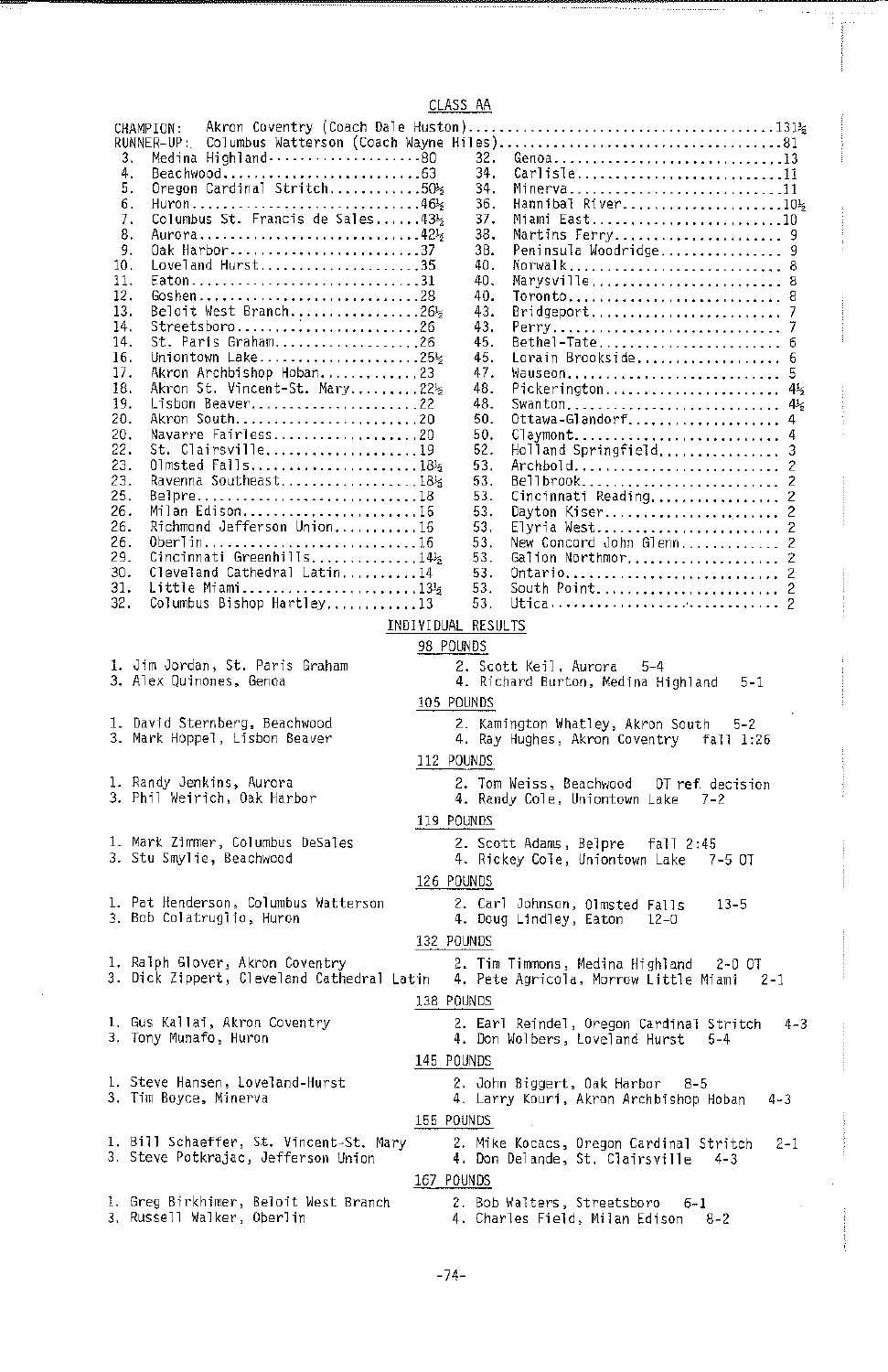175 POUNDS

1, Mike Potts, Akron Coventry 3. Greg Sagan, Columbus Watterson

1. Mike Scott, Akron Coventry 3. Duane Baker, Ravenna Southeast

1. Mike Holcomb. Goshen

3. Chris Riehm, Medina Highland

2. Mike Ciammaichella, Medina Highland fall 4:37 4. Matt Pressler, Cincinnati Greenhills fall 4:45 185 POUNDS

2. Bill Gaut, Navarre Fairless 7-4

- 4. John Eramo, Columbus Bishop Hartley default
- UNLIMITED
	- 2. Dan Kimball, Columbus Watterson fall 3:40 4. Chris Pack, Akron Archbishop Hoban default

CLASS AAA

| CHAMPION:<br>Lakewood St. Edward (Coach Howard Ferguson)1481<br>RUNNER-UP:                 |                                                                                             |            |                                                |  |  |  |  |  |  |
|--------------------------------------------------------------------------------------------|---------------------------------------------------------------------------------------------|------------|------------------------------------------------|--|--|--|--|--|--|
| 3.                                                                                         | $Stow$ 59                                                                                   | 34.        | Cincinnati St. Xavier13                        |  |  |  |  |  |  |
| 4.                                                                                         | North Olmsted52                                                                             | 37.        | Elyria12                                       |  |  |  |  |  |  |
| 5.                                                                                         | Fairview Park Fairview45%                                                                   | 38.        | Cincinnati Sycamore11                          |  |  |  |  |  |  |
| 6.                                                                                         | Grove $City$ 43                                                                             | 39.        | Cincinnati Roger Bacon10                       |  |  |  |  |  |  |
| 7.                                                                                         | Fairfield36                                                                                 | 39.        |                                                |  |  |  |  |  |  |
| 8.                                                                                         | Toledo Whitmer355                                                                           | 41.        | Dayton Wayne10<br>Fairborn Baker 95            |  |  |  |  |  |  |
| 9.                                                                                         | Xenia32                                                                                     | 42.        | Canton South 9                                 |  |  |  |  |  |  |
| 10.                                                                                        | North Royalton31                                                                            | 42.        | Westlake<br>9                                  |  |  |  |  |  |  |
| 11.                                                                                        | Cleveland St. Ignatius27%                                                                   | 44.        | Toledo Rogers<br>8                             |  |  |  |  |  |  |
| 12.                                                                                        | Alliance27                                                                                  | 45.        | Toledo Waite                                   |  |  |  |  |  |  |
| 13.                                                                                        | Cincinnati Oak Hills26                                                                      | 45.        |                                                |  |  |  |  |  |  |
| 14.                                                                                        | Akron Buchtel23                                                                             | 47.        | Troy                                           |  |  |  |  |  |  |
| 15.                                                                                        | Worthington21½                                                                              | 47.        | West Chester Lakota                            |  |  |  |  |  |  |
| 16.                                                                                        | North Canton Hoover20%                                                                      | 49.        | $6\frac{1}{2}$                                 |  |  |  |  |  |  |
| 17.                                                                                        | Kent Roosevelt20                                                                            | 49.        | Lorain Admiral King<br>6                       |  |  |  |  |  |  |
| 17.                                                                                        | Cleveland St. Joseph20                                                                      | 49.        | Fremont Ross<br>6<br>Madison                   |  |  |  |  |  |  |
| 17.                                                                                        |                                                                                             | 49.        | Maple Heights 6                                |  |  |  |  |  |  |
| 17.                                                                                        |                                                                                             | 53.        |                                                |  |  |  |  |  |  |
| 21.                                                                                        |                                                                                             | 54.        | Akron North 45<br>Cincinnati Walnut Hills<br>4 |  |  |  |  |  |  |
| 22.                                                                                        | Mentor19.                                                                                   | 54.        |                                                |  |  |  |  |  |  |
| 23.                                                                                        | Lorain Southview185                                                                         | 54.        | Galion<br>4<br>Toledo Bowsher                  |  |  |  |  |  |  |
| 24.                                                                                        | Midpark18                                                                                   | 54.        | 4                                              |  |  |  |  |  |  |
| 24.                                                                                        | Cleveland West Tech18                                                                       | 58.        | Westerville North                              |  |  |  |  |  |  |
| 26.                                                                                        | Clayton Northmont17                                                                         | 58.        | Eastlake North 212                             |  |  |  |  |  |  |
| 27.                                                                                        | $C1$ eveland Heights165                                                                     | 60.        | HowTand<br>2 <sub>5</sub>                      |  |  |  |  |  |  |
| 28.                                                                                        | Cuyahoga Falls16                                                                            | 60.        | Barberton<br>2                                 |  |  |  |  |  |  |
| 29.                                                                                        | $\text{North} \ldots \ldots \ldots \ldots \ldots \ldots \ldots \ldots \ldots \ldots \ldots$ | 60.        | Defiance<br>$\overline{c}$                     |  |  |  |  |  |  |
| 30.                                                                                        | Ravenna145                                                                                  |            | Fairborn Park Hills<br>2                       |  |  |  |  |  |  |
| 31.                                                                                        | Akron Kenmore14                                                                             | 60.<br>60. | Mansfield<br>2                                 |  |  |  |  |  |  |
| 31.                                                                                        | Cincinnati Mt. Healthy14                                                                    | 60.        | Normandy                                       |  |  |  |  |  |  |
| 31.                                                                                        | West Carrollton14                                                                           | 60.        | Padua Franciscan                               |  |  |  |  |  |  |
| 34.                                                                                        | Akron Firestone13                                                                           | 60.        |                                                |  |  |  |  |  |  |
| 34.                                                                                        | Cloverleaf13                                                                                | 60.        | Vermilion 2                                    |  |  |  |  |  |  |
|                                                                                            |                                                                                             |            | Westerville South<br>2                         |  |  |  |  |  |  |
| INDIVIDUAL RESULTS                                                                         |                                                                                             |            |                                                |  |  |  |  |  |  |
| 98 POUNDS                                                                                  |                                                                                             |            |                                                |  |  |  |  |  |  |
| 1. Joseph McFarland, North Olmsted<br>2. Randy Mann, Toledo Whitmer<br>fall 1:24           |                                                                                             |            |                                                |  |  |  |  |  |  |
| 3. Mike Dodson, Cincinnati Oak Hills<br>4. Damian Butler, Cincinnati St. Xavier<br>$2 - 0$ |                                                                                             |            |                                                |  |  |  |  |  |  |

Cincinnati St. Xavier 105 POUNDS

2. Jim Mason, Lakewood St. Edward 8-5 4. Steve Garrett, Cincinnati Sycamore 5-2

2. Paul Palivoda, North Royalton 12-10 4. Jeff Bentley, Kent Roosevelt 2-0

2. Daniel Smith, Macedonia Nordom'a 11-3 4. Russ Wi1helm, Lorain Southview 9-5

2. Bob Presto<mark>n, Grove City - 3-2</mark><br>4. Mike Trivett, Elyria - 3-1

- 1. Dane Tussel, Macedonia Nordonia 3. Greg Wright, Lakewood St. Edward
- 1. Ray Jenkins, Macedonia Nordonia
- 3. Richard Decatur, Akron Buchtel
- 1. Tony Leom'no, Stow
- 3, Scott Pagenstecher, Mentor
- 1. Dan Foldesy, Lakewood St. Edward 3. Jae Schmidt, Cleveland St. Ignatius
- l. Mike Ciccarello, North Olmsted<br>3. John Grasinger, North Canton Hoover
- 2. Pete Mascia, Middleburg Hts. Midpark 9-8 4. Tony Bass, West Carroliton 18-6

112 POUNDS

119 POUNDS

126 POUNDS

132 POUNDS